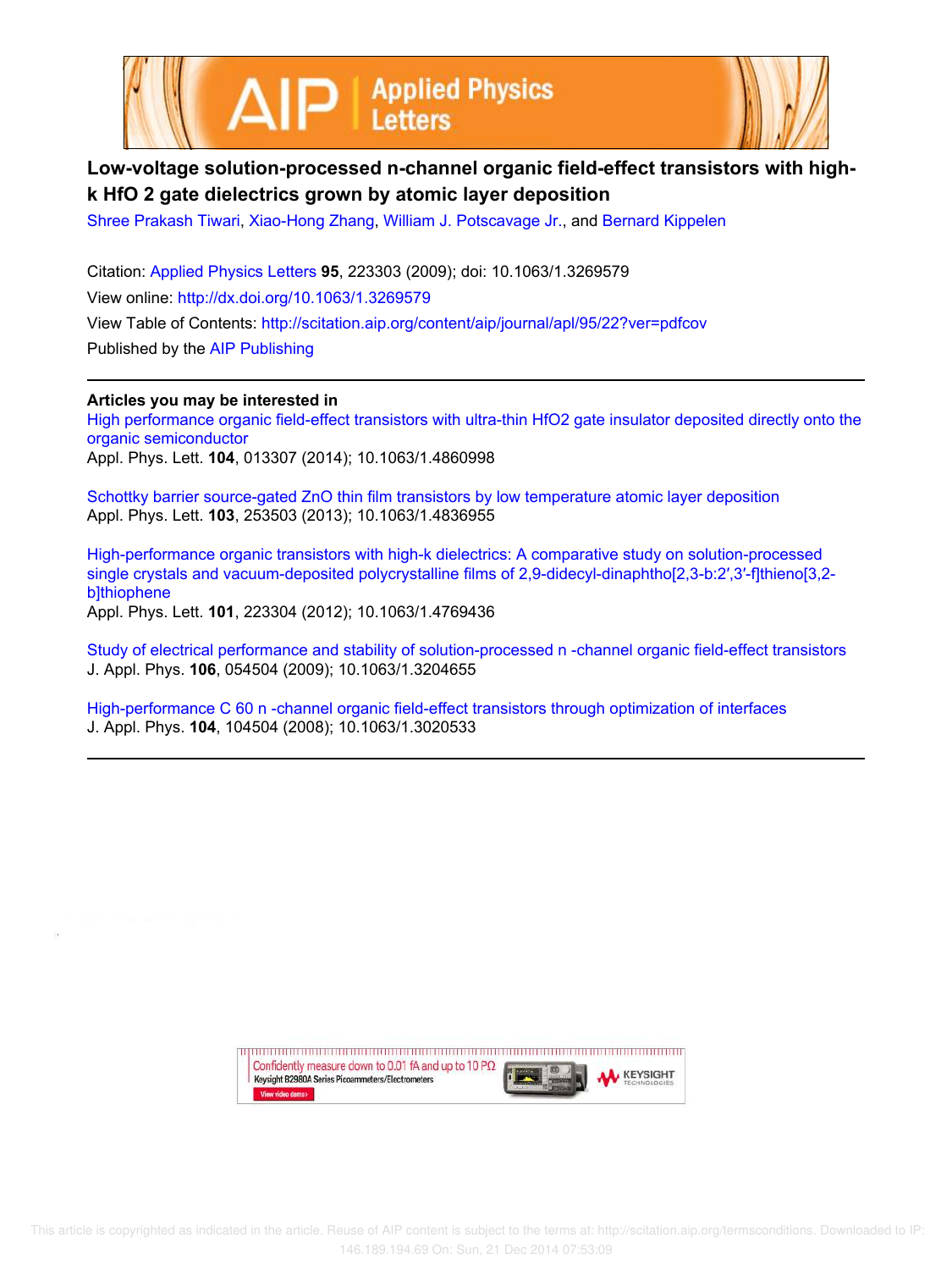## **Low-voltage solution-processed n-channel organic field-effect transistors with high-k HfO<sup>2</sup> gate dielectrics grown by atomic layer deposition**

Shree Prakash Tiwari, Xiao-Hong Zhang, William J. Potscavage, Jr., and Bernard Kippelen<sup>a)</sup> *Center for Organic Photonics and Electronics (COPE), School of Electrical and Computer Engineering,*

*Georgia Institute of Technology, Atlanta, Georgia 30332, USA*

Received 23 August 2009; accepted 8 November 2009; published online 2 December 2009-

High performance solution-processed n-channel organic field-effect transistors based on [6,6]-phenyl C61 butyric acid methyl ester with low operating voltages (3 V) are demonstrated using a high-*k* hafnium dioxide gate dielectric grown by atomic layer deposition. Devices exhibit excellent n-channel performance with electron mobility values up to  $0.14 \text{ cm}^2$ /V s, threshold voltages of  $\sim$ 0.3 V, current on/off ratios  $>$ 10<sup>5</sup>, and very low values of subthreshold slope (~140 mV/decade). © 2009 American Institute of Physics. [doi:10.1063/1.3269579]

Organic field-effect transistors (OFETs) are receiving significant interest due to their potential applications for large-area, low-cost flexible electronics, like displays, smart pixels, and radio frequency identification tags.<sup>1-3</sup> For largearea and low-cost processing, solution-processed OFETs are preferred. Solution-processed p-channel OFETs (Refs. 4 and 5) with saturation mobility values up to 0.7  $\text{cm}^2/\text{V}$  s and solution processed n-channel OFETs (Ref. 6) with electron mobility values up to  $0.85 \text{ cm}^2$ /V s have been reported recently; however, the operating voltage of these transistors are still very high  $(|20|$  to  $|60|$  V). Integration of suitable gate dielectric materials with high capacitance density is very important to achieve low voltage operation in these OFETs for practical electronic circuit applications. Various methods have been reported to get a high capacitance density by developing high- $k$  gate dielectric materials,<sup>7-9</sup> and low-voltage transistors have been demonstrated with pentacene. However, reports on low-voltage solution-processed OFETs with high-*k* gate dielectrics are scarce. Atomic layer deposition (ALD) is a simple technique that provides highly conformal, defect-free dielectric layers at relatively low temperature and low  $cost^{10}$  and provides high quality dielectric layers (such as  $Al_2O_3$ ) for low-voltage OFETs.<sup>11</sup>

In this letter, we report on high performance, lowvoltage, solution-processed n-channel OFETs with high-*k* HfO<sub>2</sub> gate dielectrics (HfO<sub>2</sub>,  $k \sim 15$ ) grown by ALD. [6,6]-phenyl C61 butyric acid methyl ester  $([60]PCBM)$  is used as the organic semiconductor with top Ca metal source/ drain (S/D) electrodes. Fullerene-based compounds are known to be promising candidates for solution-processed n-channel OFETs, $12-15$  and [60]PCBM is a widely studied fullerene derivative.<sup>12,14,15</sup> A 50 nm  $\text{HfO}_2$  layer deposited by ALD with a thin buffer layer of divinyltetramethyldisiloxanebis(benzocyclobutene) (BCB) on top acts as the gate dielectric. BCB was chosen to minimize electron trapping at the dielectric/semiconductor interface, which is a primary limiting factor for n-channel conduction.<sup>16</sup> We demonstrate overall high performance in these OFETs with [60]PCBM while also achieving low voltage operation (3 V). Channel length scaling is studied with varying channel

lengths  $(L)$  (25–200  $\mu$ m), and contact resistance is extracted. We also investigate the stability of these devices under multiple transfer characteristics scans and under continuous electrical bias stress.

OFETs were fabricated on a heavily doped n-type silicon substrate (resistivity  $\leq 0.005$   $\Omega$  cm, also serves as gate electrodes). A schematic of the device and the chemical structure of  $[60]$ PCBM are given in Fig. 1(a). First, the SiO<sub>2</sub> layer from both sides of the wafer was etched away by wet chemical etching with 6:1 buffered oxide etchant. Ti/Au (10 nm/ 100 nm) metallization on the backside of the substrate was done to improve the gate electrical contact.  $HfO<sub>2</sub>$  (50 nm) was deposited using ALD by alternating exposures of tetrakis(dimethylamido)hafnium(IV) (from Aldrich) and  $H_2O$  vapor with a substrate temperature of 200 °C using a Savannah100 ALD system (Cambridge Nanotech Inc.). The substrates were cleaned with  $O<sub>2</sub>$  plasma for three minutes before and after  $HfO<sub>2</sub>$  deposition. The  $HfO<sub>2</sub>$  dielectric surface was passivated with a thin buffer layer of BCB (Cyclo-



FIG. 1. (Color online) (a) Device structure of a top contact OFET along with the chemical structure of [60]PCBM. (b) Output and (c) transfer characteristics of 60PCBM OFETs with device dimensions of *W*/*L*  $= 2000 \mu m/25 \mu m$ .

a) Author to whom correspondence should be addressed. Electronic address: kippelen@gatech.edu.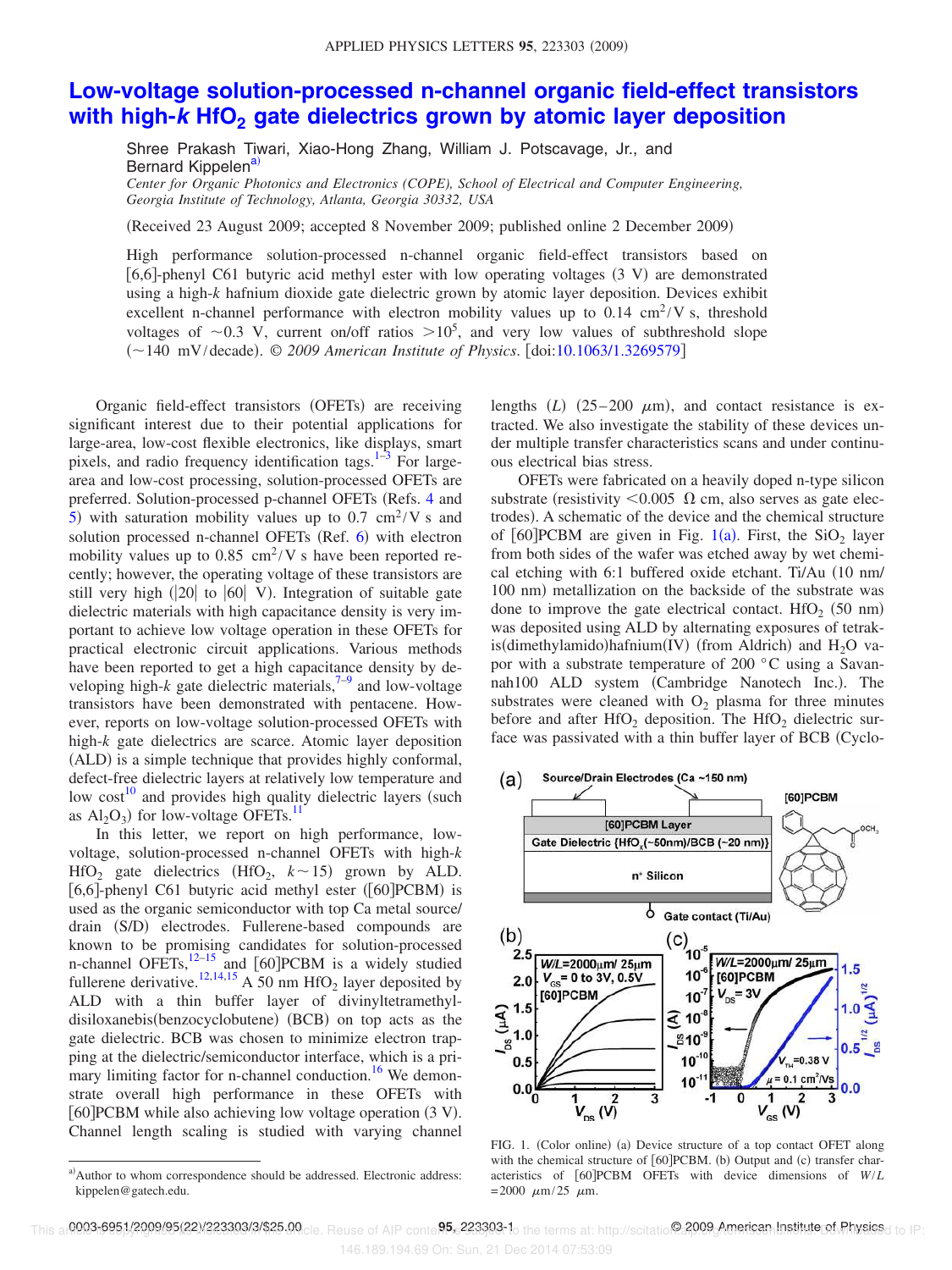TABLE I. Summary of the electrical parameters for 8 [60] PCBM transistors with  $L=25$  to 200  $\mu$ m and  $W=2000 \mu$ m. All devices were fabricated on the same substrate.

| Device<br>(W/L)                  | $\mu$<br>(cm <sup>2</sup> /V s) | $V_{\text{TH}}$<br>(V) | $I_{\text{on/off}}$ | SS<br>$(V/\text{dec})$ |
|----------------------------------|---------------------------------|------------------------|---------------------|------------------------|
| 2000 $\mu$ m/25 $\mu$ m, Dev. 1  | 0.11                            | 0.27                   | $1 \times 10^5$     | 0.13                   |
| $\mathfrak{D}_{\mathfrak{p}}$    | 0.10                            | 0.38                   | $2 \times 10^5$     | 0.15                   |
| 2000 $\mu$ m/50 $\mu$ m, Dev. 1  | 0.12                            | 0.33                   | $4 \times 10^4$     | 0.17                   |
| $\mathfrak{D}$                   | 0.11                            | 0.27                   | $2 \times 10^4$     | 0.16                   |
| 2000 $\mu$ m/100 $\mu$ m, Dev. 1 | 0.13                            | 0.32                   | $1 \times 10^4$     | 0.15                   |
| 2                                | 0.13                            | 0.28                   | $2\times10^4$       | 0.14                   |
| 2000 $\mu$ m/200 $\mu$ m, Dev. 1 | 0.14                            | 0.32                   | $3 \times 10^4$     | 0.14                   |
| $\mathfrak{D}$                   | 0.13                            | 0.28                   | $2 \times 10^4$     | 0.20                   |

tene™, Dow Chemicals) diluted in trimethylbenzene in a 1:20 ratio and spin coated at 3,000 rpm for 60 s to provide a very thin uniform layer. The samples were then annealed at 250 °C for 1 h inside a  $N_2$  glove box for cross linking. The total capacitance density  $(C_i)$  measured from 12 parallelplate capacitors was 71  $nF/cm^2$  for HfO<sub>2</sub>/BCB (reduced due to the BCB layer). A bare 50 nm thick  $HfO<sub>2</sub>$  layer has a  $C_i$  value as high as  $\sim$  245 nF/cm<sup>2</sup> with leakage current density below  $10^{-8}$  A/cm<sup>2</sup> under an applied field of 2 MV/cm. A thin layer of [60]PCBM (Solenne B.V., 99.5%) was deposited on the substrates by spin-coating from a solution in chlorobenzene (10 mg/mL) at 1000 rpm for 60 s. A 150 nm thick Ca layer (work function 2.9 eV) was deposited through a shadow mask to act as the top S/D electrodes.

The samples were transferred in a vacuum-tight vessel without being exposed to atmospheric conditions into another  $N_2$ -filled glove box  $(O_2, H_2O<0.1$  ppm) for electrical testing. The electrical measurements were performed using an Agilent E5272A source/monitor unit. Output  $(I_{DS}$  versus  $V_{DS}$ ) and transfer ( $I_{DS}$  versus  $V_{GS}$ ) characteristics were measured (dwell time=20 to 50 s, integration time= $6 \times 80$   $\mu$ s) for the devices, and field-effect mobility  $(\mu)$  values and threshold voltages  $(V<sub>TH</sub>)$  were measured in the saturation regime from the highest slope of  $|I_{DS}|^{1/2}$  versus  $V_{GS}$  plots using the saturation region current equation for standard transistors. For the study of stability under a constant bias, the time-dependent decay of  $I_{DS}$  was tested under the following two different dc biasing conditions: (a) in linear operating regime  $(V_{GS} = 3 \text{ V}, V_{DS} = 0.5 \text{ V})$  and (b) in saturation regime  $(V_{GS} = V_{DS} = 3 \text{ V})$  for 1 h. To study the operational stability, the devices were repeatedly stressed by measuring transfer characteristics in the saturation regime 50 times with a 1 s waiting time between cycles.

Figures  $1(b)$  and  $1(c)$  show the output and transfer characteristics of a representative OFET *W*/*L*  $=$  2000  $\mu$ m/25  $\mu$ m). Two identical devices with the same dimensions of  $W/L = 2000 \ \mu m/25 \ \mu m$  yielded electron mobility values of 0.10 and 0.11  $\text{ cm}^2/\text{V}$  s with  $V_{\text{TH}}$  of 0.38 and 0.27 V, respectively. The current on/off ratios  $I_{on}/I_{off}$ were greater than  $10^5$ . The devices showed excellent n-channel behavior having no hysteresis in the transfer characteristics and subthreshold slopes  $(SS)$  up to 130 mV/ decade. Table I summarizes the performance parameters for devices with a channel width  $W=2000 \mu m$  and different values of channel length  $L=25$ , 50, 100, and 200  $\mu$ m fabricated on the same substrate. For each device geometry, we report the performance parameters measured for two identi-



FIG. 2. The dependence of (a)  $V_{TH}$  and (b)  $\mu$  on  $L^{-1}$ . (c) Values of  $R_{on}W$ obtained at various  $V_{GS}$  for different channel lengths. (d) Plot of  $R_{\rm C}W$  as a function of  $V_{GS}$ .

cal devices.  $I_{on}/I_{off}$  from representative devices is also shown. The SS values reported here are almost five times lower than the values of 0.7 V/decade for [60] PCBM devices on  $\text{SiQ}_2/\text{BCB}$  dielectric layer recently reported by our group.<sup>17</sup> Devices with larger *L* (200  $\mu$ m) provide higher saturation mobility  $(0.14 \text{ cm}^2/V \text{ s})$  in comparison to the shorter *L*. Interestingly, the electron mobility values are similar to our previously reported values (varying from 0.11 to 0.13 cm<sup>2</sup>/V s), with the operating voltages reduced by ten times (30 to 3 V) in this case.<sup>17</sup>

To explore the effect of channel length scaling on  $V_{TH}$ and  $\mu$ , both parameters are statistically plotted over the inverse of channel length  $(L^{-1})$  with a  $W=2000 \mu m$ . Figure  $2(a)$  shows the plot of  $V_{TH}$  with  $L^{-1}$ , which shows that the devices show almost unchanged  $V_{TH}$  on the scaling of  $L$  in the studied range However,  $\mu$  decreases upon scaling  $L$  [see Fig.  $2(b)$  from 200 down to 25  $\mu$ m due to the contact resistance at the metal/organic interface. For a better understanding of the effect of the contact resistance  $(R_C)$  on the  $\mu$ , the  $R_C$  in each type of device was extracted using a transmission line method based on the dependence of the currentvoltage characteristics on *L*. A set of devices *L* ranging from  $L=25$  to 200  $\mu$ m and a fixed  $W=2000 \mu$ m was used to calculate the  $R_C$  values at a low  $V_{DS}$  of 0.5 V for  $V_{GS}$  values ranging from 1 to 3 V. In the linear regime, the overall device resistance  $R_{on}$  can be considered to be the sum of the channel resistance  $(R_{ch})$  and the  $R_{C}$ , as already explained in the literature.<sup>18,19</sup> The  $R_{on}$  here is calculated by dividing the  $V_{DS}$ by  $I_{DS}$  at  $V_{GS}$  values of 1, 1.5, 2, 2.5, and 3 V in the linear regime ( $V_{DS}$ =0.5 V). Figure 2(c) shows the plot of  $R_{on}W$ versus *L*. The width-normalized contact resistance  $(R<sub>C</sub>W)$ was calculated by extrapolating  $R_{on}W$  to  $L=0$   $\mu$ m using the *y* intercept of plots of  $R_{on}W$  versus *L*, and  $R_{\rm C}W$  for different  $V_{GS}$  are plotted in Fig. 2(d). The  $R_{\rm C}$ *W* drops to 18 k $\Omega$  cm, at a gate voltage of  $V_{GS} = 3$  V.

Figure  $3(a)$  shows the time-dependent decay of  $I_{DS}$  under This arteport dbe, performance parameters measured for two identis subject constant det bias. stress in jthe linear operating regimed to IP: